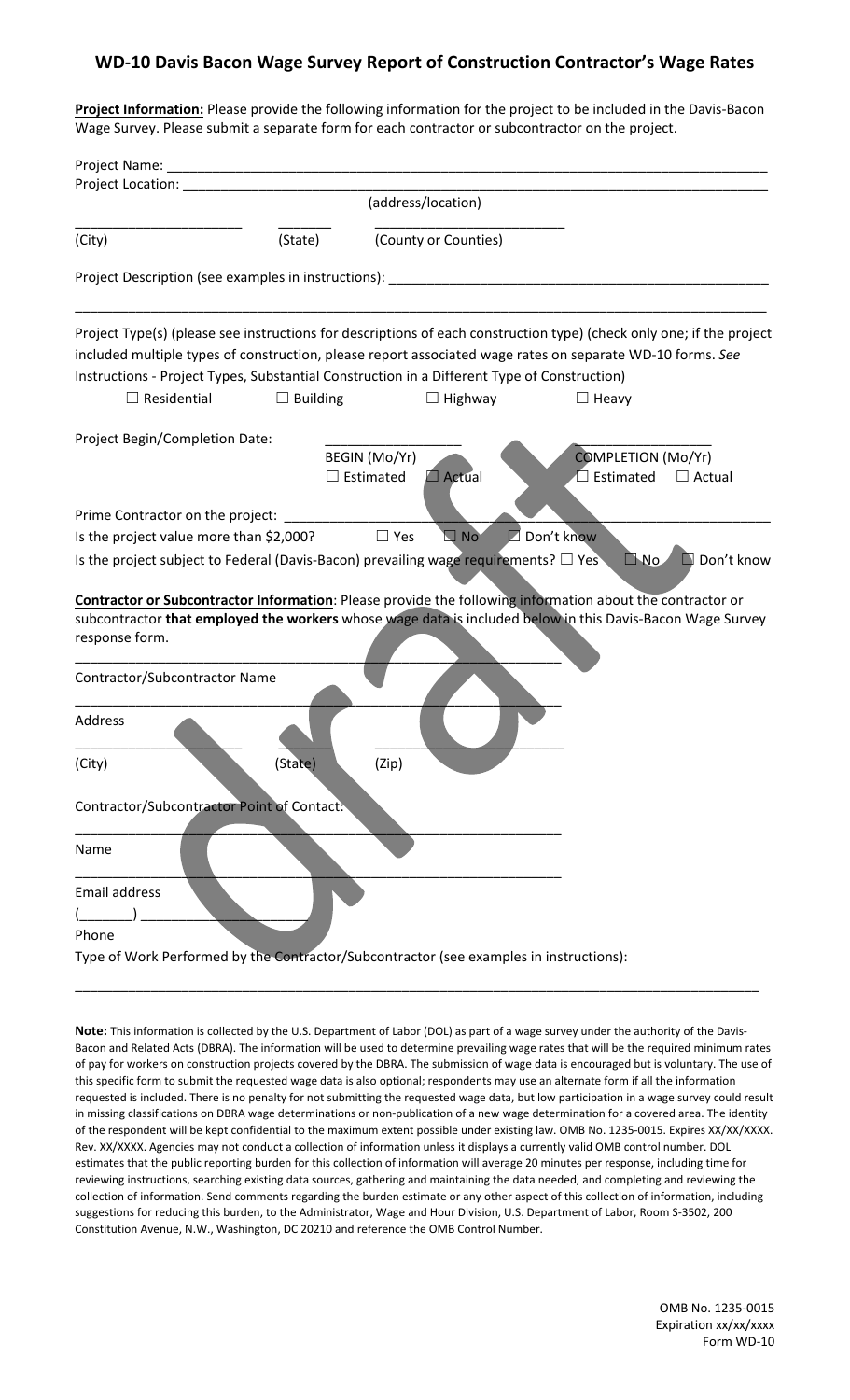## **WD-10 Davis Bacon Wage Survey Report of Construction Contractor's Wage Rates**

Wage Survey Information: Please provide information about the wages and fringe benefits paid by the contractor or subcontractor to workers on the project. Please use a separate line for each separate classification. For classification and sub-classification names and numbers, please refer to the instruction sheet. When one or more workers work in the same classification but are paid different wage rates, report each wage rate on a separate line. Do not average wage rates. Do not report for apprentices. Please consult the instructions before reporting for supervisors or forepersons. Please copy this page should you need additional lines. Additional remarks and comments can be provided below or on a separate page.

 $\overline{\phantom{a}}$ 

| Labor<br>Classification<br><b>Number</b><br>(see<br>instructions) | Labor<br>Classification<br>Name | Sub-<br>Classification<br>Number(s)<br>(If applicable, see<br><i>instructions)</i> | Sub-<br><b>Classification</b><br>Name(s) $(f)$<br>applicable, see<br><i>instructions</i> ) | <b>Hourly</b><br><b>Wage Rate</b><br>Paid | # of workers<br>performing on<br>this project at<br>this wage rate | Were these<br>workers paid<br>this wage rate<br>under a CBA? | Local<br>Union # |                                                                      |                                                        | Fringe Benefits: If fringe benefits are provided, please report-as a dollar amount per<br>hour, or as a % of the hourly wage rate-the contractor's contribution to the fringe<br>benefit plan or contractor's cost of providing the fringe benefit. The dollar amount per<br>hour can be calculated by dividing the contractor's total fringe contributions for the<br>worker by the worker's total hours worked. |                                                                                                                     |                                                                                                |
|-------------------------------------------------------------------|---------------------------------|------------------------------------------------------------------------------------|--------------------------------------------------------------------------------------------|-------------------------------------------|--------------------------------------------------------------------|--------------------------------------------------------------|------------------|----------------------------------------------------------------------|--------------------------------------------------------|-------------------------------------------------------------------------------------------------------------------------------------------------------------------------------------------------------------------------------------------------------------------------------------------------------------------------------------------------------------------------------------------------------------------|---------------------------------------------------------------------------------------------------------------------|------------------------------------------------------------------------------------------------|
|                                                                   |                                 |                                                                                    |                                                                                            |                                           |                                                                    | Yes / No                                                     |                  | Health & Welfare<br>/hour<br>% hourly rate                           | Pension/Retiremen<br>$\angle$ /hour<br>__% hourly rate | <b>Apprentice Training</b><br>$\sharp$ and $\sharp$<br>/hour<br>____% hourly rate                                                                                                                                                                                                                                                                                                                                 | Vacation/Holiday/<br>Sick<br>$\mathsf{S}$ , and the set of $\mathsf{S}$<br>_/hour<br>____% hourly rate<br>Days/Year | Other:<br>/hour<br>$\mathsf{S}$ , and the set of $\mathsf{S}$<br>___% hourly rate<br>Days/Year |
|                                                                   |                                 |                                                                                    |                                                                                            |                                           |                                                                    | Yes / No                                                     |                  | <b>Health &amp; Welfare</b><br>$\blacksquare$ /hour<br>% hourly rate | Pension/Retiremen<br>Ś.<br>/hour<br>% hourly rate      | <b>Apprentice Training</b><br>_/hour<br>% hourly rate                                                                                                                                                                                                                                                                                                                                                             | Vacation/Holiday/<br>Sick<br>/hour<br>____% hourly rate<br>Days/Year                                                | Other:<br>/hour<br>\$<br>____% hourly rate<br>____ Days/Year                                   |
|                                                                   |                                 |                                                                                    |                                                                                            |                                           |                                                                    | Yes / No                                                     |                  | <b>Health &amp; Welfare</b><br>/hour<br>% hourly rate                | Pension/Retiremen<br>/hour<br>___% hourly rate         | <b>Apprentice Training</b><br>/hour<br>\$<br>____% hourly rate                                                                                                                                                                                                                                                                                                                                                    | Vacation/Holiday/<br>Sick<br>_/hour<br>____% hourly rate<br>Days/Year                                               | Other:<br>/hour<br>\$<br>% hourly rate<br>____ Days/Year                                       |
|                                                                   |                                 |                                                                                    |                                                                                            |                                           |                                                                    | Yes / No                                                     |                  | Health & Welfare<br>Ś.<br>/hour<br>_% hourly rate                    | Pension/Retiremen<br>/hour<br>__% hourly rate          | <b>Apprentice Training</b><br>Ś.<br>/hour<br>____% hourly rate                                                                                                                                                                                                                                                                                                                                                    | Vacation/Holiday/<br>Sick<br>$\frac{1}{\sqrt{2}}$ /hour<br>% hourly rate<br>Days/Year                               | Other:<br>/hour<br>$\mathsf{S}$<br>% hourly rate<br>___ Days/Year                              |
|                                                                   |                                 |                                                                                    |                                                                                            |                                           |                                                                    | Yes / No                                                     |                  | Health & Welfare<br>/hour<br>__% hourly rate                         | Pension/Retiremen<br>/hour<br>% hourly rate            | <b>Apprentice Training</b><br>$\frac{1}{2}$<br>/hour<br>____% hourly rate                                                                                                                                                                                                                                                                                                                                         | Vacation/Holiday/<br>Sick<br>_/hour<br>____% hourly rate<br>Days/Year                                               | Other:<br>$_{\rm -}$ /hour<br>\$.<br>% hourly rate<br>Days/Year                                |
|                                                                   |                                 |                                                                                    |                                                                                            |                                           |                                                                    | Yes / No                                                     |                  | Health & Welfare<br>/hour<br>_% hourly rate                          | Pension/Retiremen<br>/hour<br>_% hourly rate           | <b>Apprentice Training</b><br>$$$ /hour<br>____% hourly rate                                                                                                                                                                                                                                                                                                                                                      | Vacation/Holiday/<br>Sick<br>_/hour<br>____% hourly rate<br>Days/Year                                               | Other:<br>/hour<br>_% hourly rate<br>Days/Year                                                 |

OMB No. 1235-0015 Expiration xx/xx/xxxx Form WD-10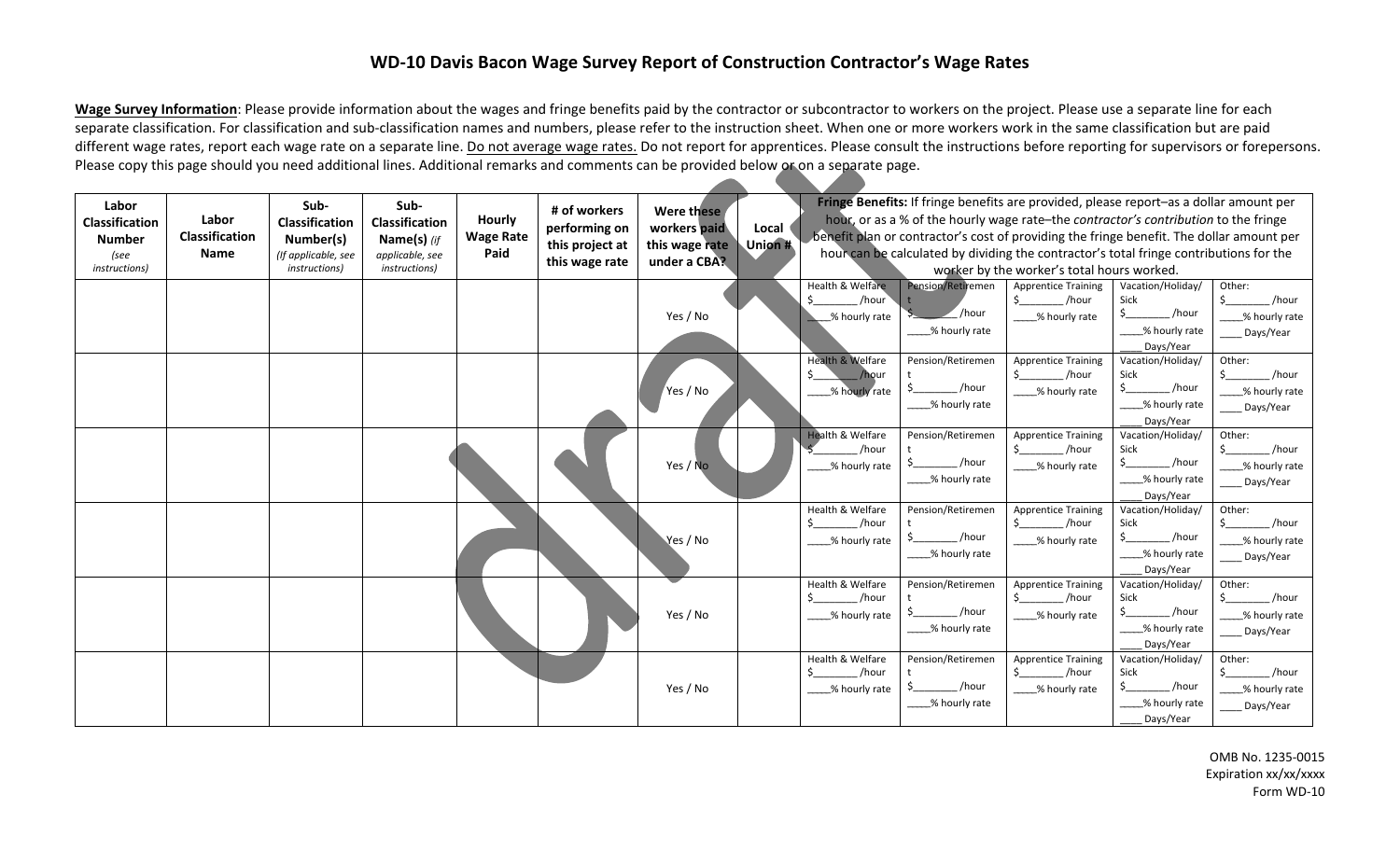## **WD-10 Davis Bacon Wage Survey Report of Construction Contractor's Wage Rates**

|                                                                                                                         |  |  | Yes / No               | Health & Welfare<br>$\frac{1}{2}$ /hour<br>____% hourly rate |                                  | Pension/Retiremen<br>t<br>$$$ ______________/hour<br>___% hourly rate | <b>Apprentice Training</b><br>$\frac{1}{2}$ /hour<br>___% hourly rate | Vacation/Holiday/<br>Sick<br>$\frac{1}{2}$<br>$\_$ /hour<br>% hourly rate<br>Days/Year                           | Other:<br>$_{\rm -}$ /hour<br>$\frac{1}{2}$<br>__% hourly rate<br>_Days/Year |
|-------------------------------------------------------------------------------------------------------------------------|--|--|------------------------|--------------------------------------------------------------|----------------------------------|-----------------------------------------------------------------------|-----------------------------------------------------------------------|------------------------------------------------------------------------------------------------------------------|------------------------------------------------------------------------------|
|                                                                                                                         |  |  | Yes / No               | Health & Welfare                                             | $\sqrt{}$ /hour<br>% hourly rate | Pension/Retiremen<br>t<br>$\frac{1}{2}$<br>/hour<br>____% hourly rate | <b>Apprentice Training</b><br>$$$ /hour<br>___% hourly rate           | Vacation/Holiday/<br>Sick<br>$\mathsf{S}_{\underline{\phantom{A}}}%$<br>_/hour<br>____% hourly rate<br>Days/Year | Other:<br>$\zeta$<br>/hour<br>___% hourly rate<br>_Days/Year                 |
| Optional: Additional Remarks:<br>Optional: Descriptions of Any Additional Fringe Benefits:                              |  |  |                        |                                                              |                                  |                                                                       |                                                                       |                                                                                                                  |                                                                              |
| Submitter Name                                                                                                          |  |  | <b>Submitter Email</b> |                                                              |                                  |                                                                       |                                                                       |                                                                                                                  |                                                                              |
| Submitter Signature<br>Submitter Organization                                                                           |  |  | Submitter Phone        |                                                              |                                  |                                                                       | Date                                                                  |                                                                                                                  |                                                                              |
| The willful falsification of any submitted information may result in civil or criminal prosecution. See 18 U.S.C. 1001. |  |  |                        |                                                              |                                  |                                                                       |                                                                       |                                                                                                                  |                                                                              |
|                                                                                                                         |  |  |                        |                                                              |                                  |                                                                       |                                                                       |                                                                                                                  | OMB No. 1235-0015<br>Expiration xx/xx/xxxx                                   |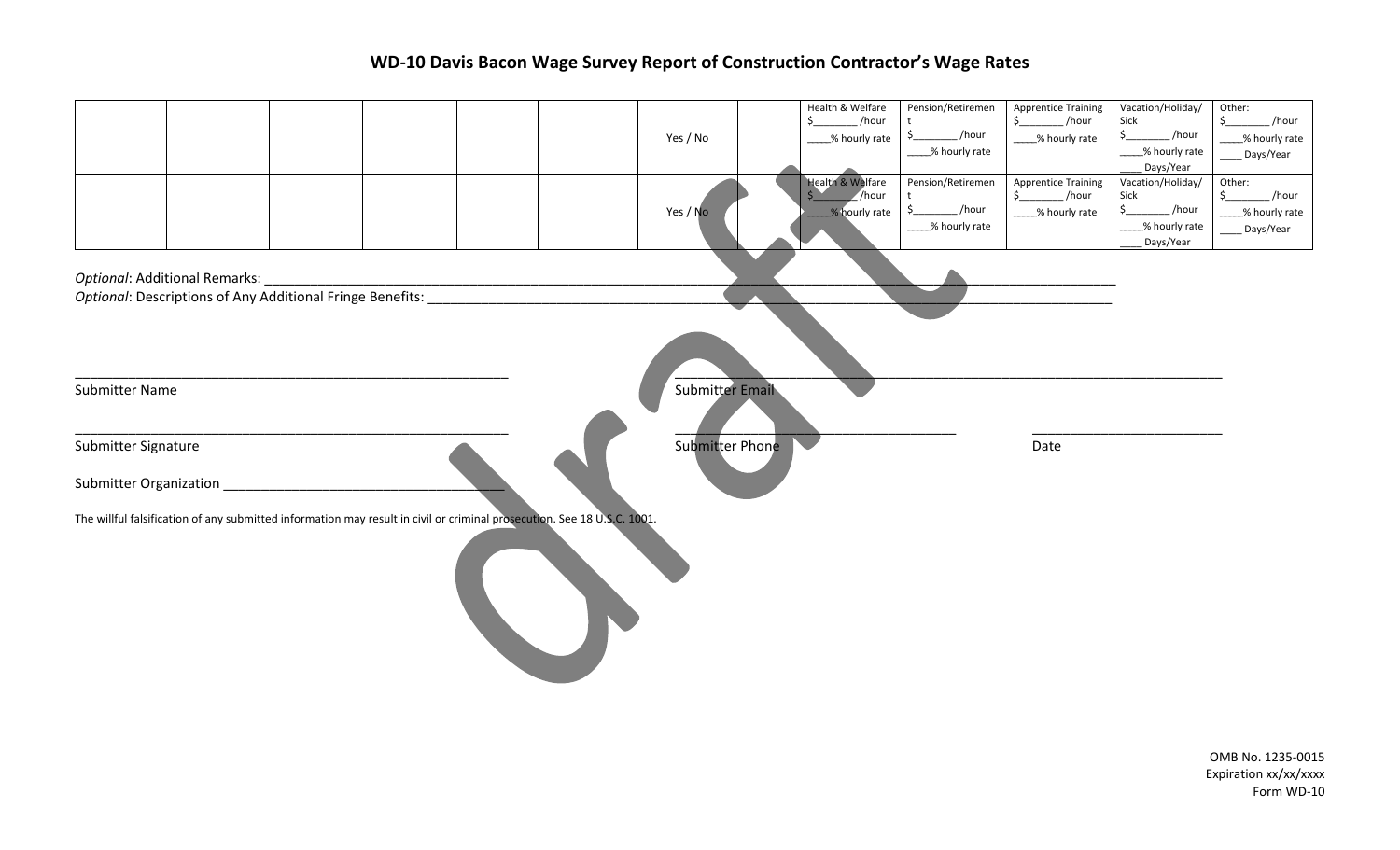| Questions                                                            | If you have questions regarding this survey form, please contact Davis-Bacon<br>Survey Center at 866-236-2773 or email DavisBaconInfo@dol.gov.                                                                                                                                                                                                                                                                                                                                                                                                                                                                                                                                                                                                                                                                                                                                                                                                                                                                                                                                                                                                                                                                                                                                         |
|----------------------------------------------------------------------|----------------------------------------------------------------------------------------------------------------------------------------------------------------------------------------------------------------------------------------------------------------------------------------------------------------------------------------------------------------------------------------------------------------------------------------------------------------------------------------------------------------------------------------------------------------------------------------------------------------------------------------------------------------------------------------------------------------------------------------------------------------------------------------------------------------------------------------------------------------------------------------------------------------------------------------------------------------------------------------------------------------------------------------------------------------------------------------------------------------------------------------------------------------------------------------------------------------------------------------------------------------------------------------|
| Project Name                                                         | Provide the name of the project, if known. Examples: Washington Elementary<br>School remodel, Jefferson Memorial Bridge                                                                                                                                                                                                                                                                                                                                                                                                                                                                                                                                                                                                                                                                                                                                                                                                                                                                                                                                                                                                                                                                                                                                                                |
| Project Location                                                     | Provide the address of the project. If unknown, please provide other location<br>identifiers including street name or cross streets. City, State and County<br>information is required. If the project is in multiple counties, please list all<br>counties. This information is used to ensure that wage data for the project may<br>be used to calculate prevailing wage rates for the appropriate county or group<br>of counties.                                                                                                                                                                                                                                                                                                                                                                                                                                                                                                                                                                                                                                                                                                                                                                                                                                                   |
| <b>Project Description</b>                                           | Provide a general description of the overall project such as:<br>New construction of apartment complex<br>Renovating hotel<br>Airport runway repaving<br>New construction of wastewater treatment plant<br>$\bullet$<br>Bridge repairs on state highway                                                                                                                                                                                                                                                                                                                                                                                                                                                                                                                                                                                                                                                                                                                                                                                                                                                                                                                                                                                                                                |
| Project Type(s)                                                      | Residential: Involves the construction, alteration, or repair of single-family<br>houses or apartment buildings of no more than four (4) stories in height.<br>Building: Involves the construction of sheltered enclosures with walk-in access<br>for the purpose of housing persons, machinery, equipment, or supplies.<br>Highway: Includes the construction, alteration, or repair of roads, streets,<br>highways, runways, taxiways, alleys, trails, paths, parking areas, and other<br>similar projects not incidental to building or heavy construction.<br>Heavy: projects that are not properly classified as building, highway, or<br>residential.<br>Substantial Construction in a Different Type of Construction: Work in a<br>different type of construction is substantial if it exceeds 20% of total contract<br>costs or the applicable monetary threshold (\$2.5 million in 2022, with any<br>subsequent increases set forth in All Agency Memoranda 236<br>https://sam.gov/content/wage-determinations/resources/all-agency-memos )<br>For additional information, including examples of projects within each<br>construction type, please review All Agency Memoranda 130 and 131 found at<br>https://sam.gov/content/wage-determinations/resources/all-agency-memos |
| Project Begin/<br><b>Completion Date</b>                             | Provide the beginning and completion date of the overall project, if known. For<br>projects that have not yet been completed, please provide the estimated<br>completion date. Please indicate whether the dates are actual or estimated.<br>These dates are used to determine whether the project was under construction<br>during the construction period of the survey.                                                                                                                                                                                                                                                                                                                                                                                                                                                                                                                                                                                                                                                                                                                                                                                                                                                                                                             |
| Prime Contractor                                                     | Provide the name of the contractor that is the prime/general on the project, if<br>known.                                                                                                                                                                                                                                                                                                                                                                                                                                                                                                                                                                                                                                                                                                                                                                                                                                                                                                                                                                                                                                                                                                                                                                                              |
| Project Value                                                        | Indicate whether the <b>total value</b> of the project is more than \$2,000, if known. If<br>you are unsure if the project value is more than \$2,000, select "Don't know".                                                                                                                                                                                                                                                                                                                                                                                                                                                                                                                                                                                                                                                                                                                                                                                                                                                                                                                                                                                                                                                                                                            |
| Subject to Federal (Davis-<br>Bacon) prevailing wage<br>requirements | Indicate whether the project required the payment of federal (Davis-Bacon)<br>prevailing wages. Typically, projects that receive Federal funding or assistance<br>are subject to Davis-Bacon prevailing wage requirements, and contracts on such<br>projects should include a Davis-Bacon wage determination. If you are unsure if<br>the project is subject to a Davis-Bacon wage determination, select "don't<br>know".                                                                                                                                                                                                                                                                                                                                                                                                                                                                                                                                                                                                                                                                                                                                                                                                                                                              |
| Contractor or<br>Subcontractor<br>Information                        | Provide the name and address of the company that employed the workers<br>whose wage data is being reported on this form. Also provide the name,<br>telephone number, and email address of a representative that can be reached<br>should additional information be needed.                                                                                                                                                                                                                                                                                                                                                                                                                                                                                                                                                                                                                                                                                                                                                                                                                                                                                                                                                                                                             |
| Type of Work Performed<br>by the<br>Contractor/Subcontractor         | Provide a brief description of the work performed on the project by the<br>contractor/subcontractor that employed the workers for whom wage<br>information is being provided on this survey, such as:<br>Carpet installation<br>٠<br>Drywall hanging and finishing<br>Signal lighting installation<br>Concrete work                                                                                                                                                                                                                                                                                                                                                                                                                                                                                                                                                                                                                                                                                                                                                                                                                                                                                                                                                                    |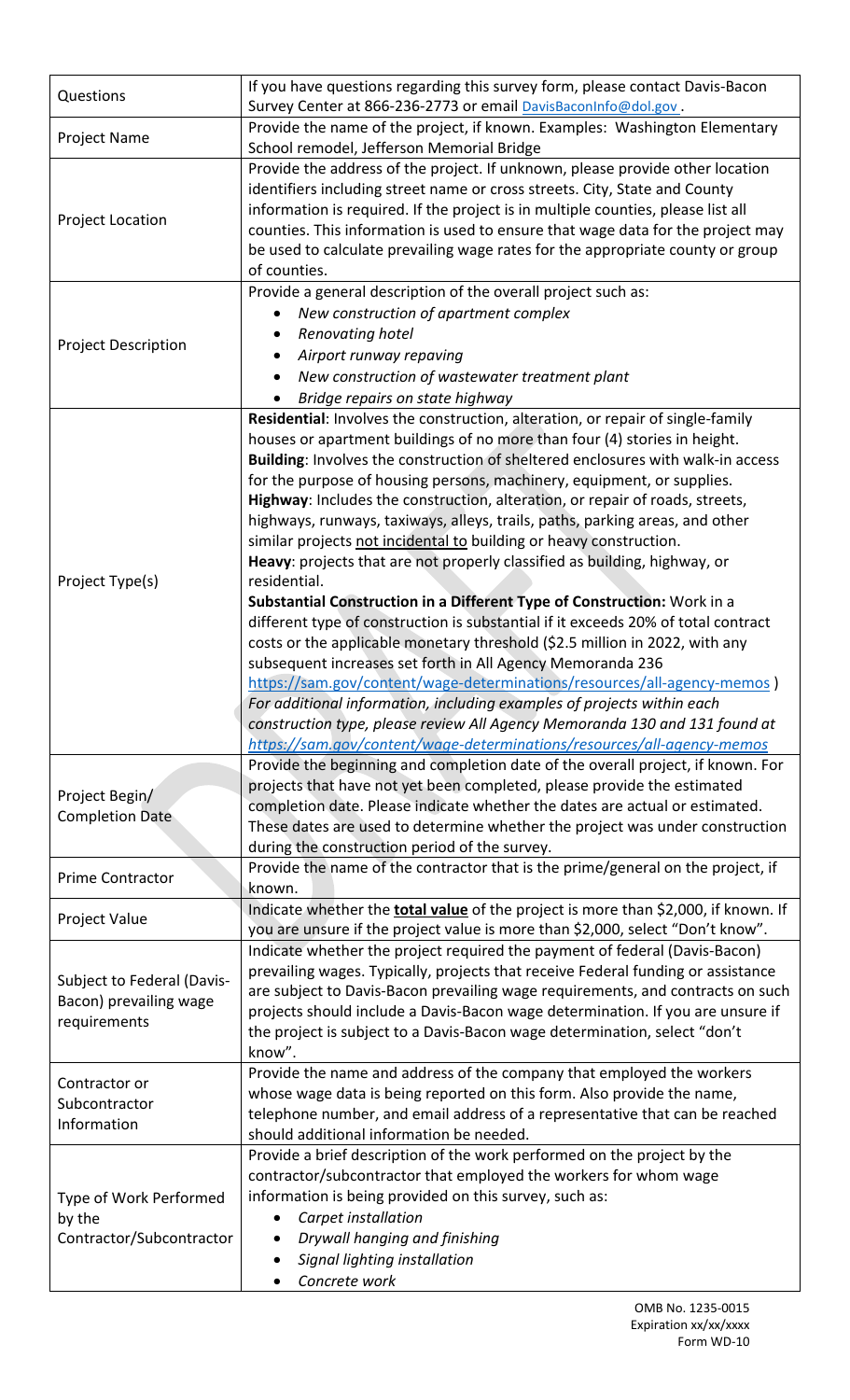| Labor Classification<br>number                                  | Insert classification number as listed in the "Classification and Sub-Classification<br>Directory" that best characterizes the trade of the worker(s) on which you wish<br>to report. If no classification is listed in the directory that reflects the trade of<br>the worker(s), please select "Other Classification" number and provide the<br>classification name.                                                                                                                                                                                                                                                                                                                                                                                                                                                                                 |  |  |  |  |
|-----------------------------------------------------------------|--------------------------------------------------------------------------------------------------------------------------------------------------------------------------------------------------------------------------------------------------------------------------------------------------------------------------------------------------------------------------------------------------------------------------------------------------------------------------------------------------------------------------------------------------------------------------------------------------------------------------------------------------------------------------------------------------------------------------------------------------------------------------------------------------------------------------------------------------------|--|--|--|--|
| Labor Classification name                                       | Insert classification name as listed in the "Classification and Sub-Classification<br>Directory" that best characterizes the trade of the worker(s) on which you wish<br>to report. If no classification is listed that reflects the trade of the worker(s),<br>please select "Other Classification" number and provide the classification name.                                                                                                                                                                                                                                                                                                                                                                                                                                                                                                       |  |  |  |  |
| Sub-Classification<br>number                                    | If applicable, insert sub-classification number as listed on the "Classification and<br>Sub-Classification Directory". Select multiple sub-classifications if applicable and<br>report them on a single wage line. If no sub-classification is listed that reflects<br>the trade of the worker(s), please select "other sub-classification" number, and<br>provide the sub-classification name.<br>Do not report on apprentices.<br>Working supervisors/forepersons should only be included if they spend at least<br>20% of their time during a workweek performing the work of a classification in<br>the "Classification and Sub-Classification Directory", in which case they should<br>be reported as a worker in that classification.<br>If additional information needs to be provided, please include it in the<br>additional remarks section. |  |  |  |  |
| Sub-Classification name                                         | If applicable, insert sub-classification name as listed on the "Classification and<br>Sub-Classification Directory". Select multiple sub-classifications if applicable. If<br>no sub-classification is listed that reflects the trade of the worker(s), please<br>select "other sub-classification" number, and provide the sub-classification<br>name.<br>Do not report on apprentices.<br>Working supervisors/forepersons should only be included if they spend at least<br>20% of their time during a workweek performing the work of a classification in<br>the "Classification and Sub-Classification Directory", in which case they should<br>be reported as a worker in that classification.<br>If additional information needs to be provided, please include it in the<br>additional remarks section.                                         |  |  |  |  |
| Hourly Wage Rate Paid                                           | Actual hourly wage rate paid to workers working in the listed classification (and,<br>if applicable, sub-classification). When multiple workers work in the same<br>classification but are paid different wage rates, report each grouping of workers<br>making the same wage rate on a separate wage line. If an individual worker is<br>paid different wage rates at different times (either while working in the same<br>classification or in different classifications), report each of the wage rates on a<br>separate wage line. Do not average the wage rate paid to all workers in a<br>classification.                                                                                                                                                                                                                                        |  |  |  |  |
| # of workers performing<br>on this project at this<br>wage rate | Number of workers working in the listed classification (or, if applicable, sub-<br>classification) paid the same wage rate. If workers in the same labor<br>classification or sub-classification were paid different rates, report each rate<br>separately on different wage lines.<br>Do include:<br>journey-level workers who performed work in that trade or<br>classification on the project.<br>Do not include:<br>apprentices.<br>working supervisors/forepersons unless they are performing the work of<br>a classification in the "Classification and Sub-Classification Directory" for<br>at least 20% of their time during a workweek; in such circumstances,<br>working supervisors/forepersons may be reported as a worker in that<br>classification.                                                                                      |  |  |  |  |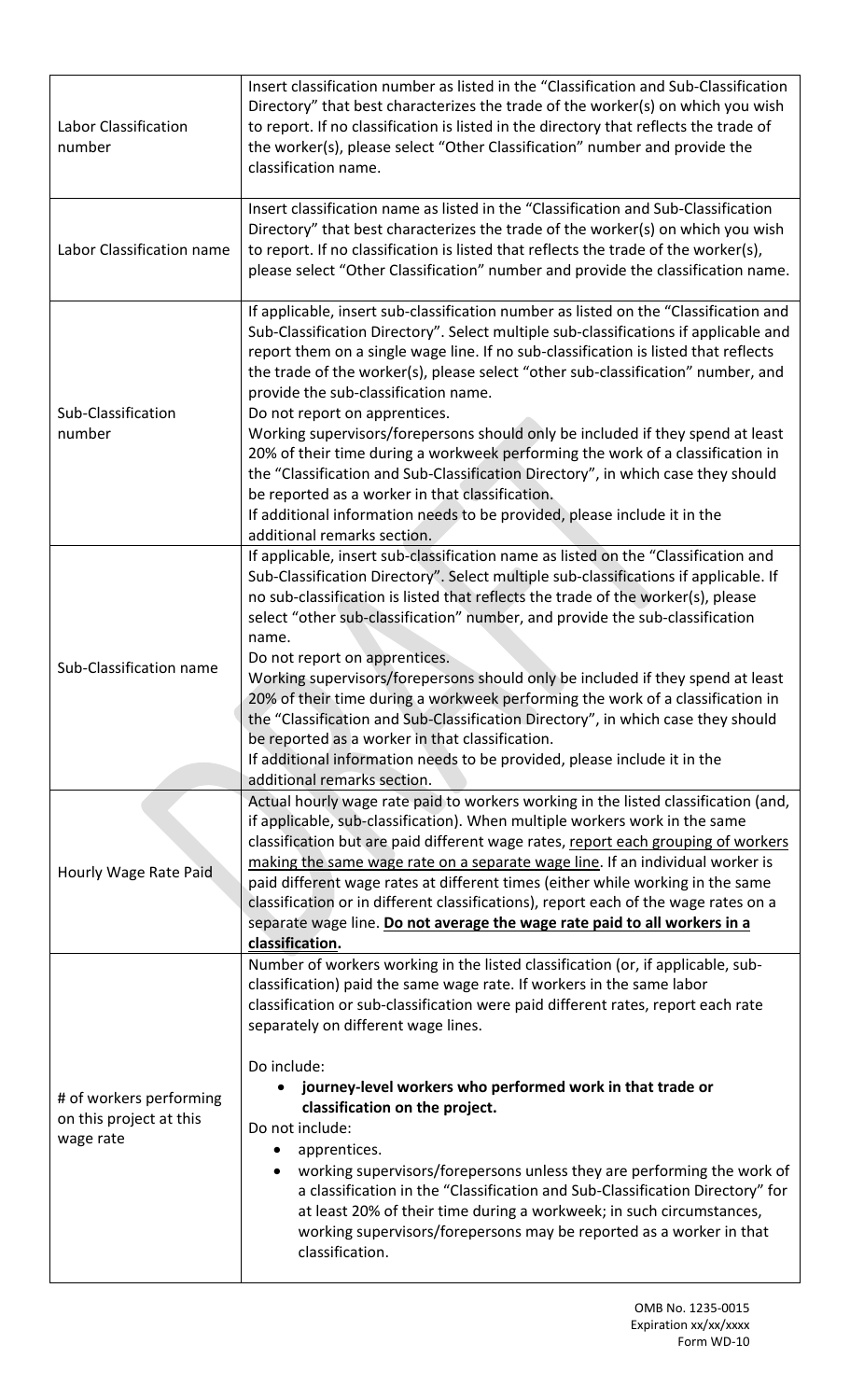|                         | When multiple workers work in the same classification but are paid different        |
|-------------------------|-------------------------------------------------------------------------------------|
|                         | wage rates, report each grouping of workers making the same wage rate on a          |
|                         | separate wage line. Do not average the wage rate paid to all workers in a           |
|                         |                                                                                     |
|                         | classification.                                                                     |
|                         | Examples:                                                                           |
|                         | The subcontractor performed work on the project for a total of eight (8)            |
|                         | weeks.                                                                              |
|                         | If the same four (4) workers worked in that labor classification<br>$\circ$         |
|                         | and were paid the same hourly wage and the same fringe benefit                      |
|                         | rate, four (4) workers would be reported.                                           |
|                         | If each week the subcontractor was on the project, a different<br>$\circ$           |
|                         | group of four (4) workers in the same labor classification were                     |
|                         | paid the same hourly wage rate and the same fringe benefit rate,                    |
|                         | 32 workers would be reported (4 workers $\times$ 8 weeks).                          |
|                         | The subcontractor performed work on the project for a total of six (6)              |
|                         | weeks.                                                                              |
|                         |                                                                                     |
|                         | If during the first three weeks, the subcontractor paid four (4)<br>$\circ$         |
|                         | workers in a labor classification the same hourly wage rate and                     |
|                         | the same fringe benefit rate, four (4) workers would be reported.                   |
|                         | If during the next three (3) weeks, the subcontractor paid the<br>$\circ$           |
|                         | same four (4), plus two (2) additional workers in the same labor                    |
|                         | classification the same hourly wage rate and the same fringe                        |
|                         | benefit rate as each other, but either the hourly wage rate or                      |
|                         | fringe rate was different than the hourly wage or fringe rate for                   |
|                         | the first three-week period, a separate wage line should be                         |
|                         | entered, and six (6) workers should be reported for this wage                       |
|                         | rate.                                                                               |
|                         |                                                                                     |
|                         | <b>GUAM SURVEY RESPONDENTS ONLY:</b> List H-2B visa workers separately from         |
|                         |                                                                                     |
|                         |                                                                                     |
|                         | other reported workers. Identify H-2B workers by using an "H-2" after the           |
|                         | classification title.                                                               |
|                         |                                                                                     |
|                         | Information may be requested to verify this information.                            |
| Were these workers paid | If the reported wage and fringe benefit rates were paid under a Collective          |
| this wage rate under a  | Bargaining Agreement (CBA), mark yes. If the reported wage and fringe benefit       |
| CBA?                    | rates were not paid under a CBA, mark no.                                           |
|                         | If the reported wage and fringe benefit rates were paid under a CBA, identify       |
| Local Union #           | the name and local union number. If not paid under a CBA, leave blank.              |
|                         |                                                                                     |
|                         | Fringe benefits paid to workers working in the listed classification. Fringe        |
|                         | benefits are paid in addition to the hourly wage rate. Report only the              |
|                         | contributions made (or costs incurred) by the contractor, not the workers'          |
|                         | contributions. Do not include costs paid by the contractor that are required by     |
|                         | either Federal, State, or local law such as worker's compensation or                |
|                         | unemployment insurance. Examples of bona fide fringe benefits include:              |
|                         | Health and Welfare-medical or hospital care, or insurance to provide                |
|                         | such care; life insurance; long- or short-term disability, sickness, or             |
|                         | accident insurance                                                                  |
|                         | Pension/Retirement (401(k), etc.)-defined benefit plans, defined                    |
| <b>Fringe Benefits</b>  | contribution plans (including savings and thrift (401(k)s), deferred profit         |
|                         | sharing, and money purchase pension plans, annuities, or cost of                    |
|                         | insurance to provide such a benefit                                                 |
|                         | Apprentice Training-defrayment of the cost of apprenticeship or similar             |
|                         | training programs                                                                   |
|                         |                                                                                     |
|                         | Vacation/Holiday/Sick-the payment of compensation for holidays,                     |
|                         | vacation, and sick leave/                                                           |
|                         | Other: If you are not sure of the category of the fringe benefit, enter the         |
|                         | rate information in the column, and specify the fringe type in the                  |
|                         | "Description of Any Additional Fringe Benefits" field at the bottom of the<br>form. |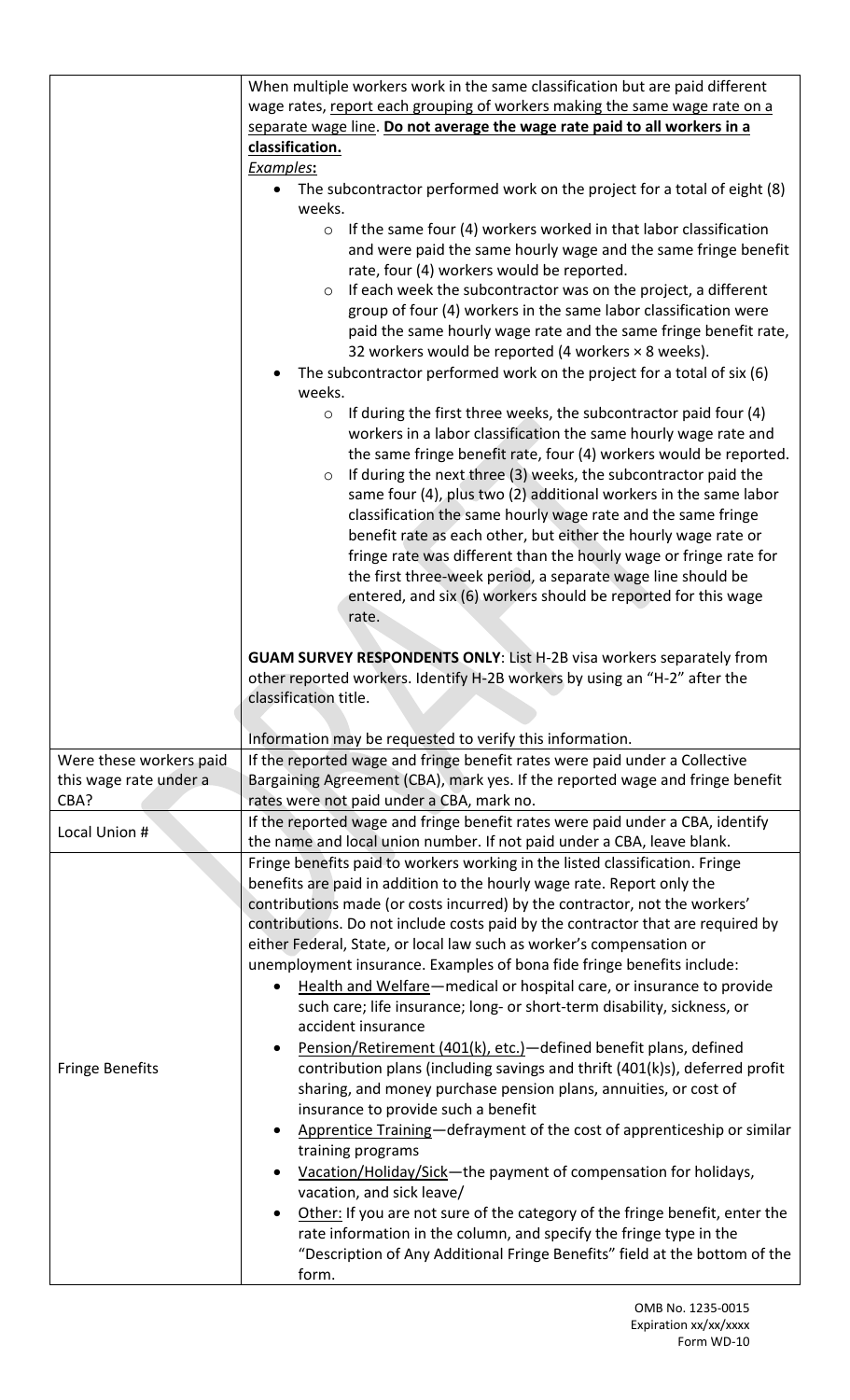|  | If benefits are provided based on a percentage (%) of the hourly rate, provide<br>percentage.                                                                                                                                                                                                                                                                                                                                         |
|--|---------------------------------------------------------------------------------------------------------------------------------------------------------------------------------------------------------------------------------------------------------------------------------------------------------------------------------------------------------------------------------------------------------------------------------------|
|  | The provision of vacation and holiday pay can be reported as a number of days<br>provided per year, or as a dollar amount per hour, or as a % of the hourly wage<br>rate. If vacation or holiday pay is earned on a per-week or per-pay-period basis,<br>please calculate and report the number of days per year that would be earned<br>at that rate.                                                                                |
|  | To calculate an hourly equivalent for holiday, vacation, sick leave benefits, or<br>other benefits, multiply the days provided by the hours worked per day and<br>hourly wage rate, and divide by the number of hours worked per worker in the<br>relevant time period. Example:                                                                                                                                                      |
|  | Nine (9) holidays are provided per year and worker is paid \$17.00 per<br>hour then compute the hourly equivalent as follows:<br>9 holidays $\times$ 8 hours per holiday $\times$ \$17/hour = \$1,224 total<br>$\circ$                                                                                                                                                                                                                |
|  | holiday compensation.<br>\$1,224 total holiday compensation ÷ 1670 total annual hours<br>$\circ$<br>worked by worker = \$0.73 per hour holiday pay fringe benefit.                                                                                                                                                                                                                                                                    |
|  | If fringe benefits are provided and you are reporting them as a dollar amount<br>per hour, please compute the hourly equivalent of the contractor's contribution<br>for all hours worked in the relevant time period, not just the hours worked on<br>the project being reported on. Calculate the hourly equivalent by dividing the<br>contractor's fringe benefit contribution by all hours worked in the time period.<br>Examples: |
|  | Employer contributed \$300 per month for health and welfare. The<br>worker works 160 hours per month, 80 hours on the project being<br>reported on and 80 hours on other projects. \$300÷160 hours = \$1.87 per<br>hour health and welfare fringe benefit.                                                                                                                                                                            |
|  | Worker accrues 1.5 hours of vacation time each week. The worker is paid<br>\$25 per hour and works 40 hours a week, but only 30 of those hours are<br>on the project being reported on. (1.5 vacation hours $\times$ \$25 per hour) ÷<br>40 hours = \$0.94 per hour vacation pay fringe benefit.                                                                                                                                      |
|  | When multiple workers work in the same classification but receive different<br>fringe benefits, report them on different wage lines. Do not average the fringe<br>benefits paid to all workers in a classification.                                                                                                                                                                                                                   |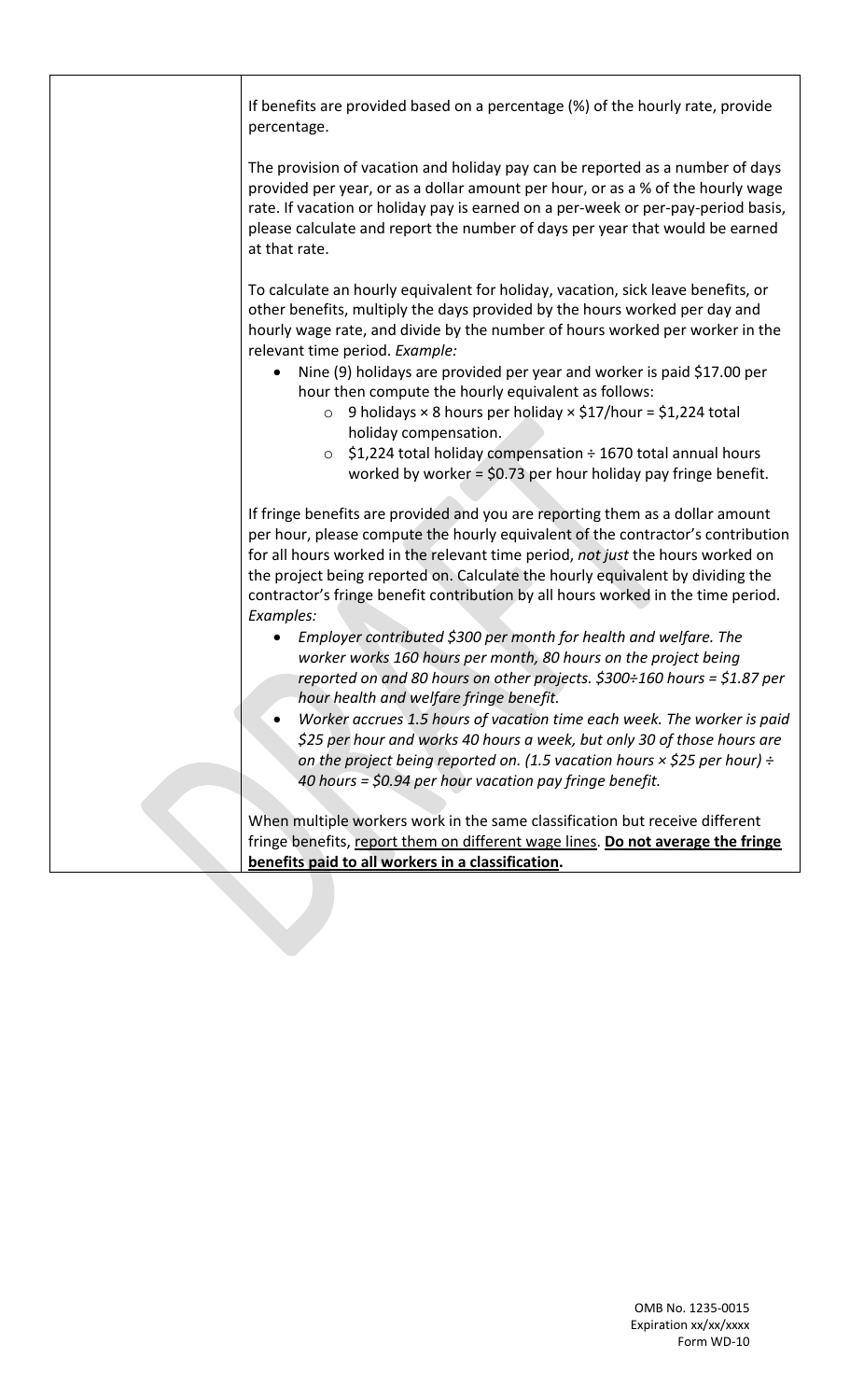## **Classification and Sub-Classification Directory**

| Labor<br><b>Classification</b> | <b>Sub-Classification</b>                       | <b>Labor Classification</b><br>Number/Name | <b>Sub-Classification</b>                 |
|--------------------------------|-------------------------------------------------|--------------------------------------------|-------------------------------------------|
| Number/Name                    | (if applicable)                                 |                                            | (if applicable)                           |
| 101. Asbestos                  |                                                 | 3000. Truck Driver                         | 3001. Asphalt Distributor                 |
| Worker                         |                                                 |                                            | 3002. Concrete                            |
| 201. Heat & Frost              | 202. Fire Stop Technician                       |                                            | 3003. Dump                                |
| Insulator                      | 203. Mechanical Insulator                       |                                            | 3004. Euclid<br>3005. Flatbed             |
| 301. Boilermaker               |                                                 |                                            | 3006. Hydroseeder                         |
| 401. Bricklayer                |                                                 |                                            | 3007. Lowboy                              |
| 501. Carpenter                 | 502.                                            |                                            | 3008. Oil Distributor                     |
|                                | Drywall Installation                            |                                            | 3009. Pickup                              |
|                                | 503. Wood Framing                               |                                            | 3010. Semi-trailer                        |
|                                | 504. Formwork Concrete                          |                                            | 3011. Vactor<br>3012. Water               |
|                                | 505. Interior Systems                           |                                            |                                           |
| 601. Cement Mason/             |                                                 |                                            |                                           |
| Concrete Finisher              |                                                 |                                            |                                           |
| 701. Drywall Finisher          |                                                 | 4000. Power Equipment                      | 4001. Asphalt Spreader                    |
| 801. Electrician               | 802. Groundperson                               | Operator                                   | 4002. Asphalt/Concrete Laydown            |
|                                | 803. Lineperson                                 |                                            | 4003. Auger<br>4004. Backhoe/Loader Combo |
|                                | 804. Wireperson                                 |                                            | 4005. Backhoe Track                       |
| 901. Elevator                  | 902. Elevator Mechanics                         |                                            | 4006. Backhoe/Excavator/Trackhoe          |
| Constructors                   |                                                 |                                            | 4007. Bobcat/Skid Steer/Skid Loader       |
| 1101. Floor Covering           |                                                 |                                            | 4008. Boom Truck                          |
| 1201. Glazier                  |                                                 |                                            | 4009. Boring Machine                      |
| 1301. HVAC                     | 1302. HVAC Pipe Install                         |                                            | 4010. Boom/Sweeper                        |
| Mechanic/Technician            | 1303. HVAC Duct Install                         |                                            | 4011. Bulldozer<br>4012. Chipper          |
| 1401. Ironworker               | 1304. HVAC System Install                       |                                            | 4013. Compactor                           |
|                                | 1402. Ornamental<br>1403. Reinforcing           |                                            | 4014. Concrete                            |
|                                | 1404. Structural                                |                                            | 4015. Tamper/Spreader/Finisher            |
|                                | 1405. Machinery                                 |                                            | 4016. Crane                               |
|                                | Movers/Riggers                                  |                                            | 4017. Curb/Gutter Machine                 |
| 1600. Laborer                  | 1601. General                                   |                                            | 4018. Dragline<br>4019. Drill             |
|                                | 1602. Landscape Laborer                         |                                            | 4020.Forklift                             |
|                                | 1603. Pipelayer<br>1604. Mason Tender           |                                            | 4021. Grader/Blade                        |
|                                | 1605. Plaster Tender                            |                                            | 4022. Hydroseeder                         |
|                                |                                                 |                                            | 4023. Loader                              |
| 1701. Millwright               |                                                 |                                            | 4024. Lull                                |
| 1801. Painter                  | 1802. Sign and Display                          |                                            | 4025. Mechanic<br>4026. Milling Machine   |
|                                | Erector                                         |                                            | 4027. Oiler                               |
|                                | 1803. Pavement Marking<br>1804. Wall Covering   |                                            | 4028. Paver (asphalt, aggregate, &        |
| 1901. Pile Driver              |                                                 |                                            | concrete)                                 |
| 2101. Pipefitter-              | 2102. HVAC Pipe Install                         |                                            | 4029. Piledriver                          |
| Steamfitter                    | 2103. High Pressure                             |                                            | 4030. Pounder                             |
|                                | Pipefitter                                      |                                            | 4031. Pump<br>4032. Roller                |
| 2201. Plumber                  | 2202. HVAC Pipe Install                         |                                            | 4033. Scissor Lift                        |
| 2301. Roofer                   | 2302. Waterproofer                              |                                            | 4034. Scraper                             |
| 2401. Sheet Metal<br>Worker    | 2402. HVAC Duct Install<br>2403. Metal Building |                                            | 4035. Screed                              |
|                                | Erection                                        |                                            | 4036. Tamper                              |
|                                | 2404. Metal                                     |                                            | 4037. Tractor                             |
|                                | Flashing/Sheeting                               |                                            | 4038. Trencher                            |
| 2501. Sprinkler Fitter         |                                                 |                                            |                                           |
| 2601. Tile/Terrazzo            | 2602. Tile Setter                               |                                            |                                           |
|                                | 2603. Tile Finisher                             |                                            |                                           |
| 2701. Traffic Control          | 2604. Terrazzo Worker                           |                                            |                                           |
|                                | 2702. Flagger                                   |                                            |                                           |
| 2801. Low Voltage              | 2802. Wiring System                             | 5000. Other Classification                 |                                           |
| <b>Wiring System</b>           | Technician                                      | (please specify)                           |                                           |
| Worker                         | 2803. Wiring System Installer                   |                                            |                                           |